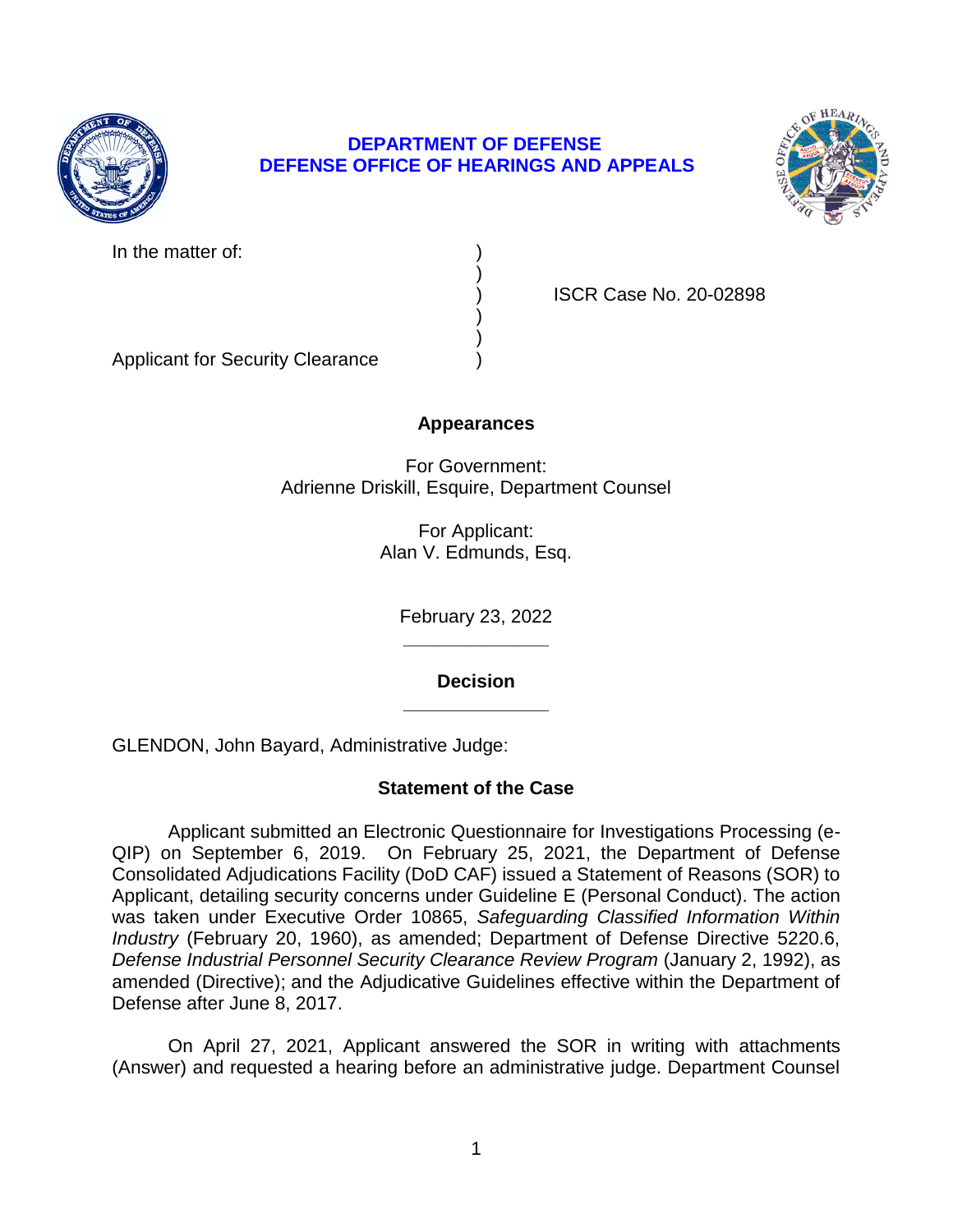was prepared to proceed on July 20, 2021. The case was initially assigned to another administrative judge and then was reassigned to me on October 29, 2021. The Defense Office of Hearings and Appeals issued a Notice of Hearing on November 1, 2021. The case was heard on December 3, 2021. DOHA received the transcript of the hearing on December 10, 2021.

 without objection. Applicant testified on her own behalf and submitted Applicant Exhibits (AE) A through K, which I also admitted without objection. The record closed at the The Government offered Government Exhibits (GE) 1 through 3, which I admitted conclusion of the hearing.

### **Findings of Fact**

 Applicant's personal information is extracted from her e-QIP unless otherwise indicated by a parenthetical citation to the record. After a thorough and careful review of the pleadings, Applicant's testimony, and the documentary evidence in the record, I make the following findings of fact.

 Applicant is 34 years old and has married twice, first in 2005 and later in 2012. Both marriages ended in divorce. She has one child. She receives no child support from the father of the child. She earned an associate's degree in 2016 and a bachelor's degree in May 2018. She put herself through college as an adult. Since June 2018, Applicant has been employed by a large defense contractor as a manufacturing engineer earning an annual salary of \$110,000. She is seeking to obtain a security clearance in relation to her employment. She is a first-time applicant. (Tr. at 15-17, 21.)

### **Paragraph 1 (Guideline E, Personal Conduct)**

 The Government alleges in this paragraph that Applicant is ineligible for clearance because of her conviction on a felony charge in May 2007 and because she falsified information in her e-QIP by failing to disclose the conviction, a related criminal charge, and her sentence of probation. In her Answer Applicant admitted the three SOR allegations with clarifications.

Applicant testified that she was arrested in May 2007 in Georgia and charged with two felonies, Murder and Concealing the Death of Another. She pled guilty to the second charge, and in December 2009, she was sentenced to probation for ten years. (Tr. at 17- 18; GE 2 at 11.)

 Applicant described the events that gave rise to her arrest. A male friend was driving Applicant and a female friend inside a parking lot to drop them off at Applicant's car. Applicant was sitting in the front passenger seat next to her male friend, and the female friend was sitting in the backseat behind the driver. While in the rear seat, Applicant's female friend was playing with a loaded handgun, which belong to her boyfriend. The driver stopped the car suddenly when he dropped a marijuana cigarette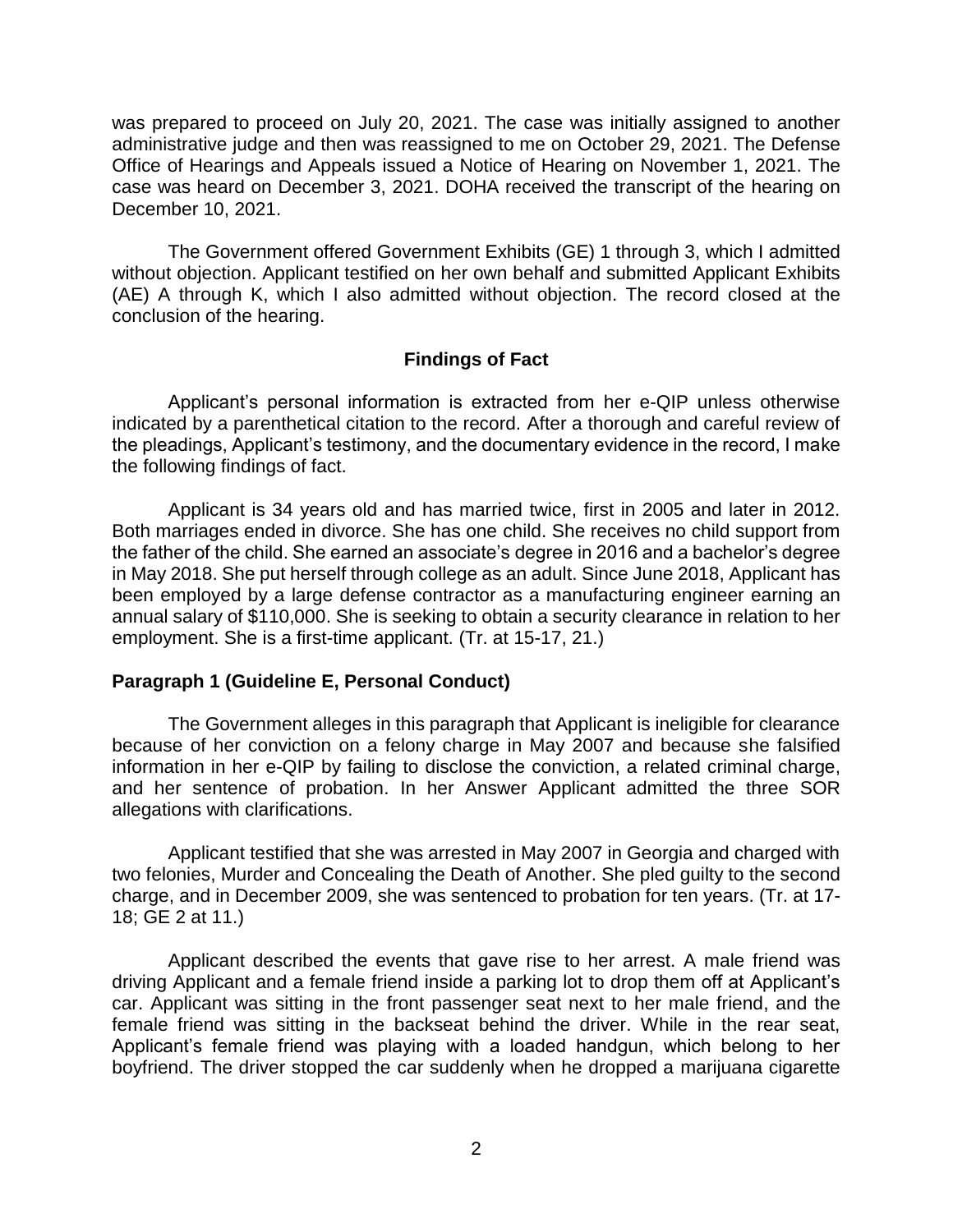and burned himself. Applicant's female friend accidentally fired the gun and the bullet struck the driver. The car sped up running into other vehicles and finally stopped. Applicant and her female friend jumped out of the car, heard police sirens, and fled out of car with her girlfriend and drove to a neighboring state where her parents lived. Applicant subsequently learned that her male friend died of the gunshot. (Tr. at 18-21, 31-40; GE 2 fear. Applicant was 20 years old at the time. Her girlfriend was 16. Applicant got into her at 5.)

 Applicant believes that her deceased friend was involved in selling drugs based on how he carried himself and his lack of a legitimate job. Applicant was never involved in his drug-related activities. She subsequently turned herself in to the local police where the shooting occurred. She was originally charged with murder. She hired a criminal attorney. The murder charge was eventually dropped before Applicant went to court. Applicant pled guilty to the felony charge of Concealing the Death of Another. After five motion by her defense attorney. She had completed all of the terms and conditions of her probation. The court subsequently ordered that the court record in her case be sealed. Her female friend was convicted of involuntary manslaughter and was sentenced to serve some prison time. Applicant has had no contact with that friend for the last five years. (Tr. years of probation, the court terminated her probation for good behavior in response to a at 19-21, 25, 28-29, 31-40; GE 2 at 5-6, 15; AE H; AE I.)

 Since 2007, Applicant has consulted with her attorney whenever she has a question about the criminal case and in particular the early termination of her probation and the sealing of the court record. She consulted with him in September 2018 when she was preparing her e-QIP. She testified that she was not comfortable with the legal terms used in the e-QIP question about her criminal record. In a phone call, her defense attorney advised her to answer these questions in the negative because her case was sealed. He did not have the e-QIP in front of him when she spoke with him. As a result, he did not read the introductory language to Section 22 of the e-QIP, which reads: "For this section report information regardless of whether the record in your case has been sealed, expunged, or otherwise stricken from the court record, or the charge was dismissed." He also advised her that she can disclose her record and provide the details about her in her e-QIP. She testified that this advice made sense to her at the time because she thought her answers on the e-QIP would then be consistent with the available criminal records, which she believed would not show her arrest and conviction because they were criminal record at her background interview. Accordingly, she did not disclose her record sealed. (Tr. at 21-24, 28, 41-47, 52, 59-62; GE 1 at 40.)

 In her testimony she confirmed her statement in her Answer that she never intended to conceal her criminal record. She credibly testified that she believed that her criminal record would come up in the interview. She explained how the interview was conducted. She told the interviewer at the beginning of the interview that she had a concern about an e-QIP question. The interviewer told her that they would get to her question when they discussed the relevant section of her e-QIP. When the e-QIP section regarding the subject of a police record was discussed, she brought up the events of 2007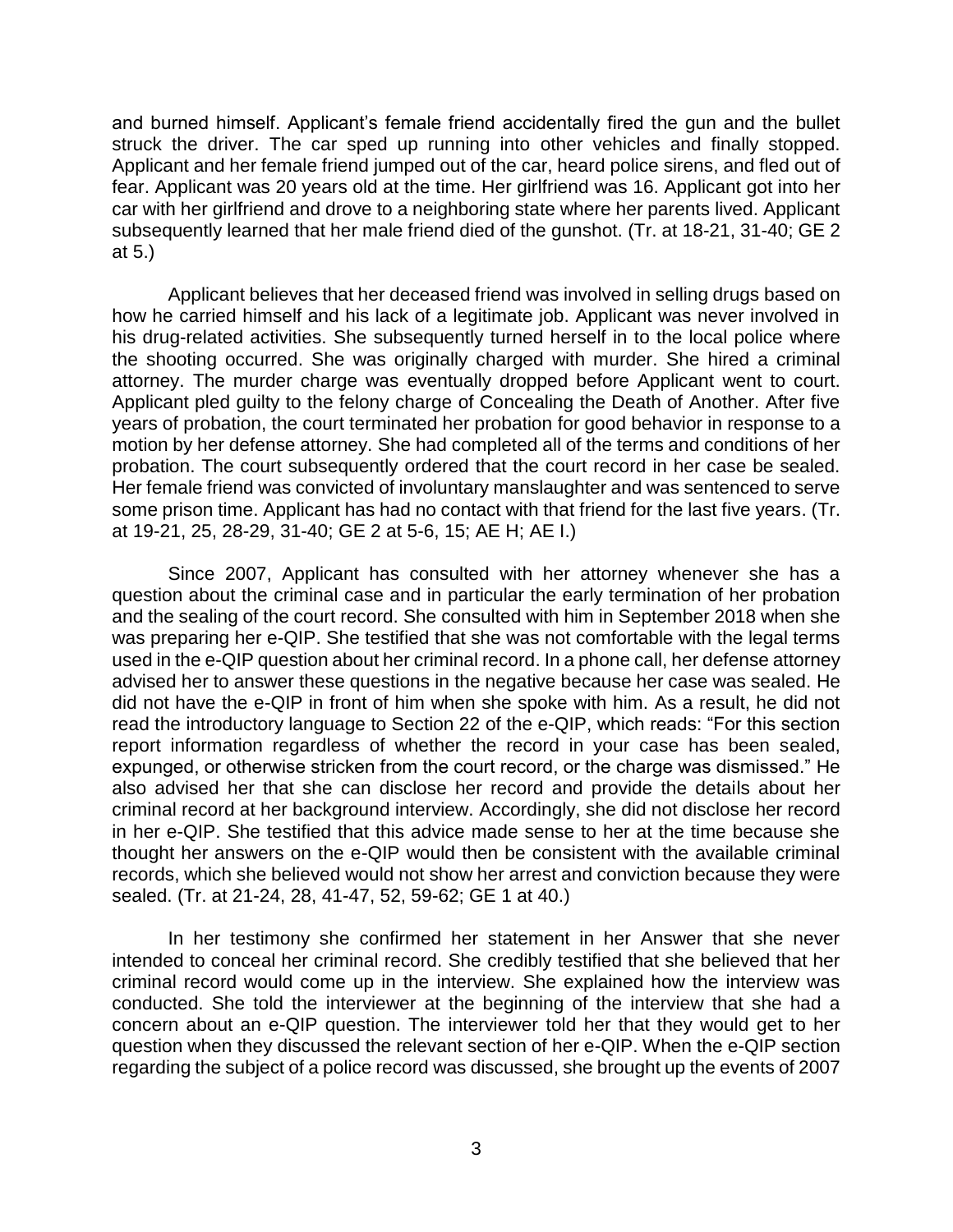and provided a detailed statement of the facts and documentation from the criminal case. She was the first to mention that she had experienced a criminal charge that was not listed on her e-QIP. She disputed the wording of the interview summary in which the investigator wrote that he "confronted" Applicant about the events in May 2007. She voluntarily disclosed her criminal record during her background interview and made no attempt to conceal it. (Answer at 2; Tr. at 21-24, 28, 41-47, 52, 59-62.)

### **Mitigation**

 Applicant submitted significant whole-person evidence. A lot has changed in or others involved in criminal activities. One exhibit was a picture of the home she owns in which she raises her child. Her mother also lives with her. She purchased the property Applicant's life since 2007. She no longer associates with people like the shooting victim with a mortgage loan. (Answer at 3; Tr. 44-47; AE K.)

Applicant testified that she was not vulnerable to blackmail by what happened when she was 20. She said that it was a "tragedy," but she does not feel responsible for what happened. She is not embarrassed by the event. Her direct manager is aware of this incident. Two others co-workers are also aware of it. (Tr. at 27, 44-47.)

 Applicant is a highly respected employee of her clearance sponsor. Supervisors and coworkers identify Applicant as a successful, respected, and honest employee and person. They praise her integrity, professionalism, and motivation to excel. One coworker, who is also a friend, described Applicant's significant leadership skills. A supervisor wrote that Applicant "is self-driven and takes on new challenges with keen intelligence." (AE A at 1-4; AE B.)

#### **Policies**

 When evaluating an applicant's suitability for national security eligibility, the administrative judge must consider the adjudicative guidelines. In addition to brief potentially disqualifying conditions and mitigating conditions, which are to be used in introductory explanations for each guideline, the adjudicative guidelines (AG) list evaluating an applicant's national security eligibility.

 These guidelines are not inflexible rules of law. Instead, recognizing the complexities of human behavior, these guidelines are applied in conjunction with the factors listed in AG ¶ 2 describing the adjudicative process. The administrative judge's overarching adjudicative goal is a fair, impartial, and commonsense decision. The entire variables known as the whole-person concept. The administrative judge must consider all available, reliable information about the person, past and present, favorable and process is a conscientious scrutiny of applicable guidelines in the context of a number of unfavorable, in making a decision.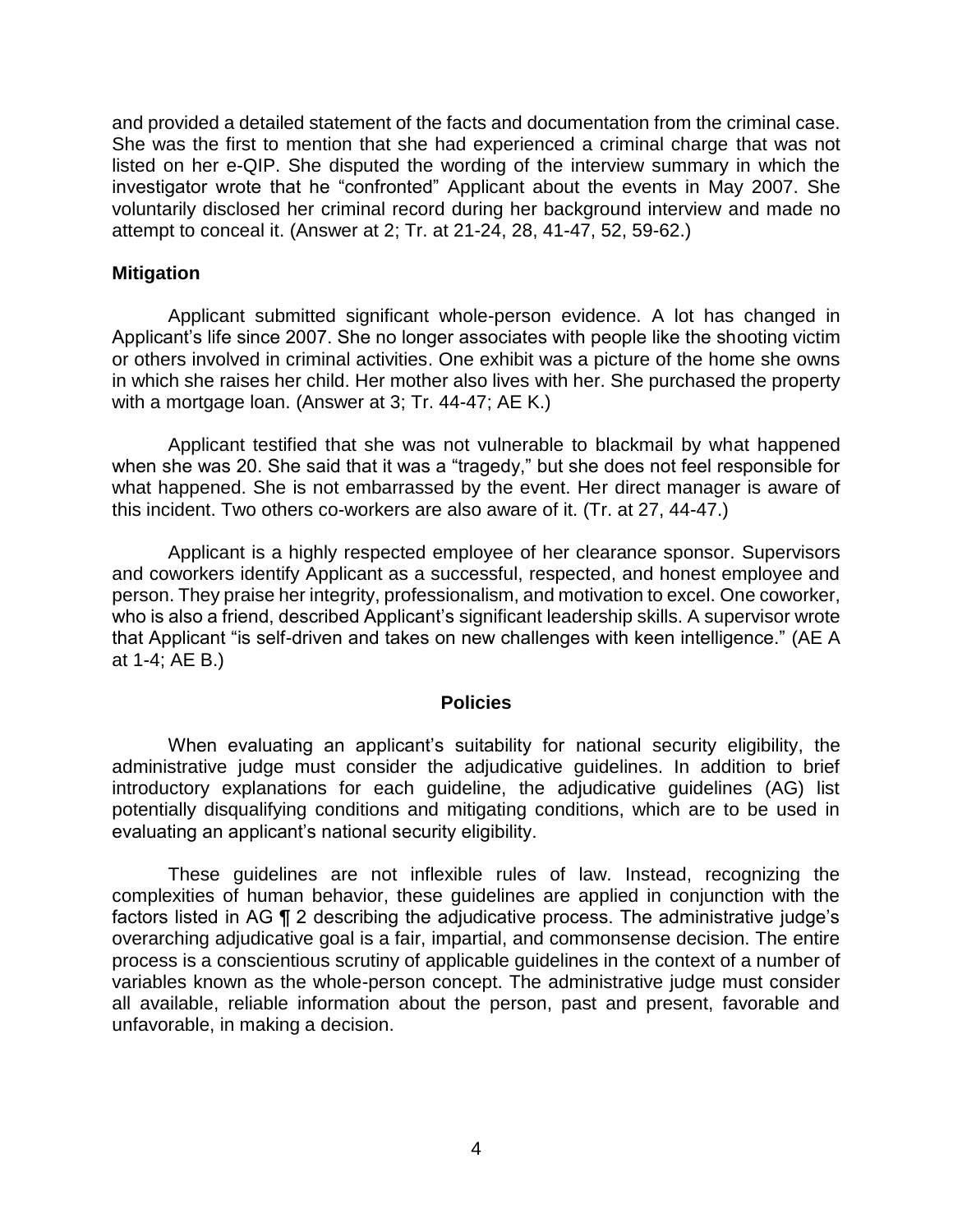The protection of the national security is the paramount consideration. AG  $\P$  2(b) requires, "Any doubt concerning personnel being considered for national security eligibility will be resolved in favor of the national security." In reaching this decision, I have drawn only those conclusions that are reasonable, logical, and based on the evidence contained in the record. I have not drawn inferences based on mere speculation or conjecture.

Directive ¶ E3.1.14, requires the Government to present evidence to establish controverted facts alleged in the SOR. Under Directive ¶ E3.1.15, "The applicant is responsible for presenting witnesses and other evidence to rebut, explain, extenuate, or mitigate facts admitted by the applicant or proven by Department Counsel, and has the ultimate burden of persuasion as to obtaining a favorable clearance decision."

 A person who seeks access to classified information enters into a fiduciary relationship with the Government predicated upon trust and confidence. This relationship transcends normal duty hours and endures throughout off-duty hours. The Government reposes a high degree of trust and confidence in individuals to whom it grants national security eligibility. Decisions include, by necessity, consideration of the possible risk the applicant may deliberately or inadvertently fail to protect or safeguard classified information. Such decisions entail a certain degree of legally permissible extrapolation as to potential, rather than actual, risk of compromise of classified or sensitive information. Finally, as emphasized in Section 7 of Executive Order 10865, "Any determination under this order adverse to an applicant shall be a determination in terms of the national interest and shall in no sense be a determination as to the loyalty of the applicant concerned." *See also* Executive Order 12968, Section 3.1(b) (listing multiple prerequisites for access to classified or sensitive information.)

#### **Analysis**

### **Paragraph 1 (Guideline E, Personal Conduct)**

 The security concerns relating to the guideline for personal conduct are set out in AG ¶ 15, which states:

Conduct involving questionable judgment, lack of candor, dishonesty, or unwillingness to comply with rules and regulations can raise questions about an individual's reliability, trustworthiness and ability to protect classified or sensitive information. Of special interest is any failure to cooperate or provide truthful and candid answers during national security investigative or adjudicative processes.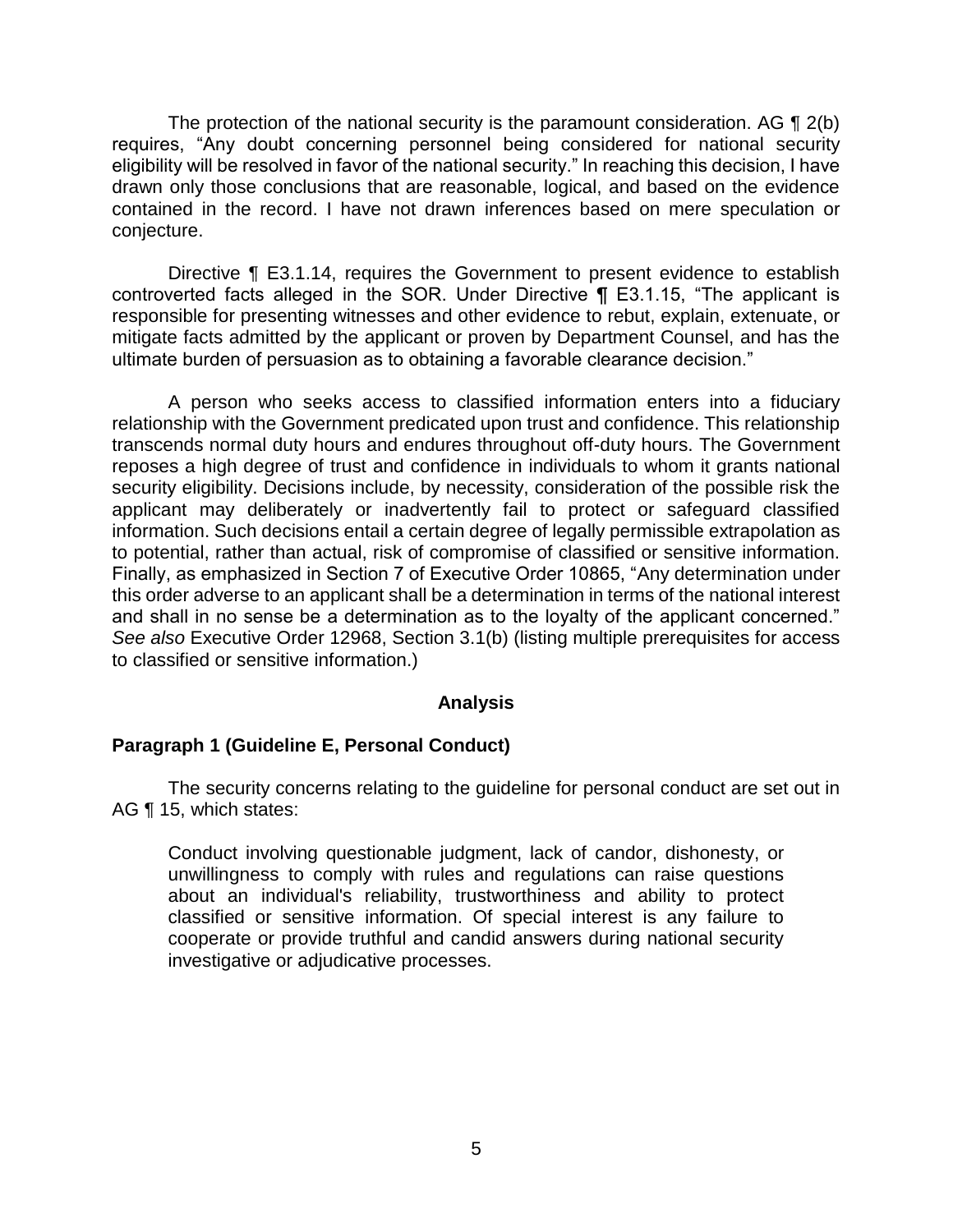AG ¶ 16 describes the following conditions that could raise security concerns and may be disqualifying in this case:

(a) deliberate omission, concealment, or falsification of relevant facts from any personnel security questionnaire, personal history statement, or similar form used to conduct investigations, determine employment qualifications, award benefits or status, determine national security eligibility or trustworthiness, or award fiduciary responsibilities;

(c) credible adverse information in several adjudicative issue areas that is not sufficient for an adverse determination under any other single guideline, but which, when considered as a whole, supports a whole-person assessment of questionable judgment, untrustworthiness, unreliability, lack of candor, unwillingness to comply with rules and regulations, or other characteristics indicating that that individual may not properly safeguard classified or sensitive information;

(e) personal conduct, or concealment of information about one's conduct, that creates a vulnerability to exploitation, manipulation, or duress by a foreign intelligence entity or other individual or group; and

(g) association with persons involved in criminal activity.

 Applicant has a criminal record of a felony conviction. Also, she did not report on her e-QIP that she had another felony charge, that she had been charged with an offense involving a firearm, and that she had been on probation within the seven-year period preceding her submission of the e-QIP. Also, her actions and associations in the past when she was 20 years old raise independent security concerns. The above disqualifying conditions apply in this case.

The adjudicative guideline includes five conditions in AG ¶ 17 that could mitigate the security concerns arising from Applicant's alleged falsifications and past actions:

(a) the individual made prompt, good-faith efforts to correct the omission , concealment, or falsification before being confronted with the facts;

(b) the refusal or failure to cooperate, omission, or concealment was caused or significantly contributed by the advice of legal counsel or of a person with professional responsibilities for advising or instructing the individual specifically concerning security processes. Upon being made aware of the requirement to cooperate or provide the information, the individual cooperated fully and truthfully.

 (c) the offense is so minor, or so much time has passed, or the behavior is so infrequent, or it happened under such unique circumstances that it is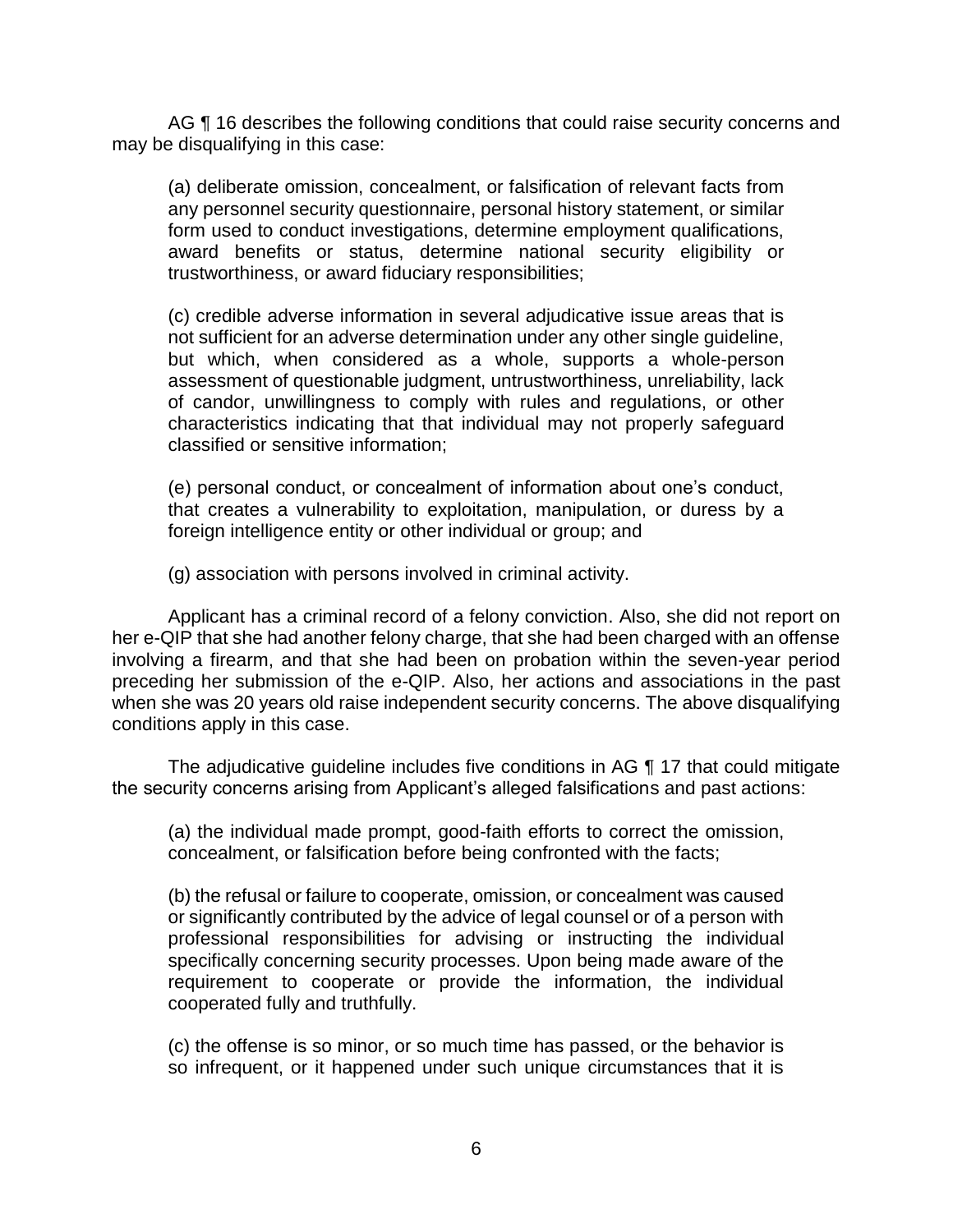unlikely to recur and does not cast doubt on the individual's reliability, trustworthiness, or good judgment;

(e) the individual has taken positive steps to reduce or eliminate vulnerability to exploitation, manipulation, or duress; and

(g) association with persons involved in criminal activities was unwitting, has ceased, or occurs under circumstances that do not cast doubt upon the individual's reliability, trustworthiness, judgment, or willingness to comply with rules and regulations.

 All of the above mitigating conditions apply. The criminal charge occurred so long ago, when Applicant was 20 years old, that it no longer raises serious security concerns in light of how she has turned her life around. She is now a college graduate with an impressive career. She is a single mother raising a child in a house, which she owns. She is not ashamed of her past and is proud of her present circumstances and her future. She is not vulnerable to exploitation. She no longer associates with individuals involved in criminal activities. Her past behavior does not cast doubt on Applicant's reliability, trustworthiness, or good judgment.

 Moreover, Applicant has established that her e-QIP responses to the questions regarding her police record were not deliberate falsifications. She relied upon the advice of the attorney who had successfully represented her for more than ten years in navigating the criminal justice system. Although his advice was incorrect, she relied upon that advice in good faith knowing that she could disclose her criminal record and the surrounding facts and circumstances at the time of her background interview, which is exactly what she did. She also established that she made a prompt good-faith effort to correct the omissions of her criminal record and probation before being confronted with the facts. The investigator's summary of the interview during which she made these disclosures The Government offered no witness to contradict her testimony on the issue of confrontation. Based on the available evidence, I find that Applicant did not have the requisite intent to deceive when she filled out the e-QIP and made a prompt good-faith disclosure of her criminal record during her interview before being confronted. SOR states that he "confronted" her initially. Applicant credibly testified that this was incorrect. Paragraph 1 is found for Applicant.

#### **Whole-Person Concept**

 Under the whole-person concept, the administrative judge must evaluate an applicant's eligibility for national security eligibility by considering the totality of the applicant's conduct and all relevant circumstances. The administrative judge should consider the nine adjudicative process factors listed at AG ¶ 2(d):

 (1) the nature, extent, and seriousness of the conduct; (2) the circumstances surrounding the conduct, to include knowledgeable